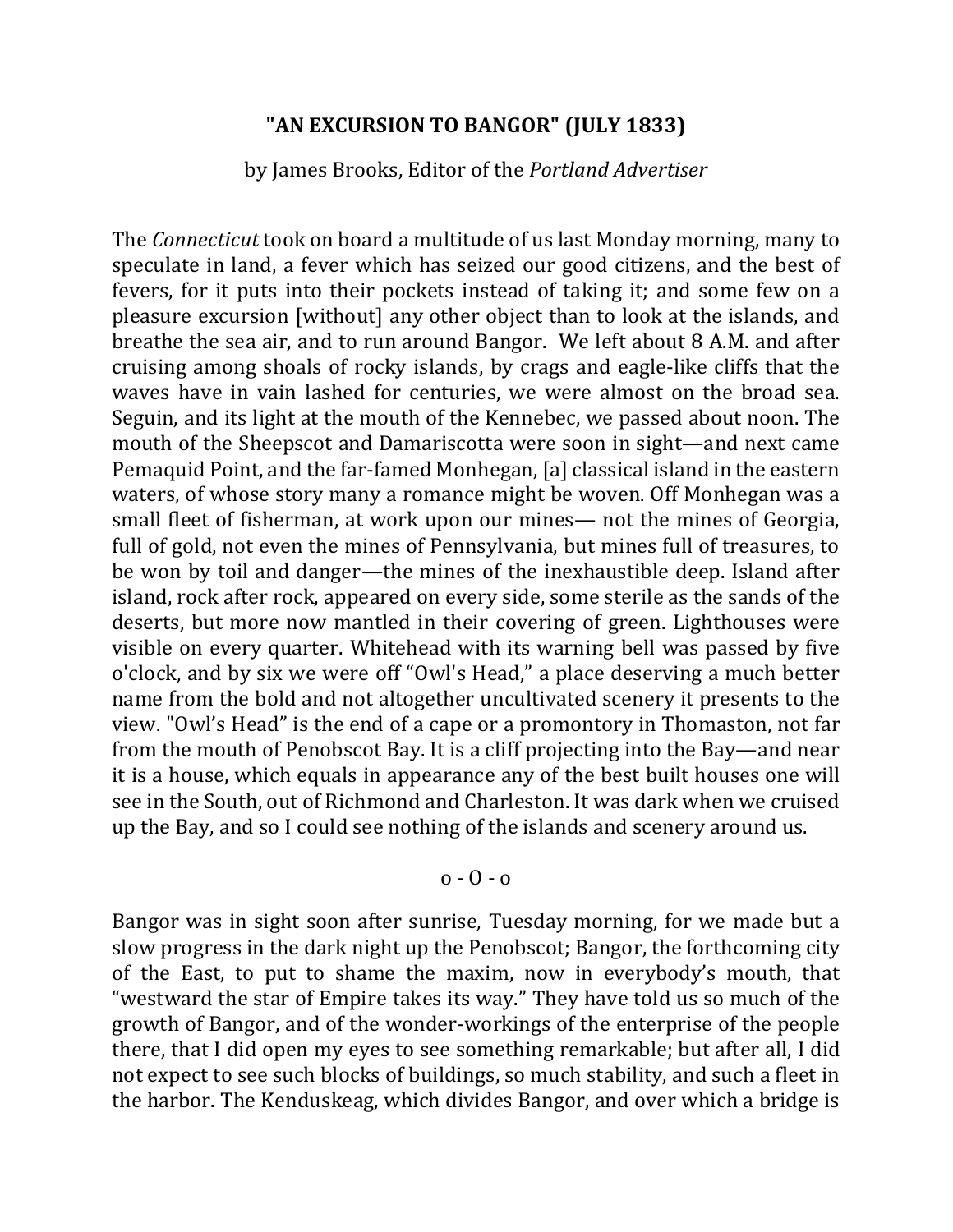thrown—a bridge, in the daytime, ever full of passengers, was now well lined with schooners. The Penobscot itself was, without exaggeration, crowded with a little fleet, all taking in lumber; lumber of almost all sorts, from the well-sawed pine hoard down to the shingle. The tide was down, and with some difficulty we landed; for the wharves are of great height, on account of the great rise and fall of the tide.

I went to the Exchange Hotel on the eastern side of the Kenduskeag, and soon breakfast was in preparation, and multitudes came pouring in from all quarters. Bar and sitting room, chamber and parlor were full. There were some from Massachusetts, many from Portland, many from all parts of the State who had crowded here, either to buy or sell land, or, at least, to see what was going on.

But of Bangor, what is to be said! It is not a beautiful place, and never will be, because houses are sprinkled about as if they had been strewn from a pepper box. It is built upon three banks of two rivers, two of the Kenduskeag, and the other, of the Penobscot. Houses tower upwards in all sorts of places: here is a little palace, and there another, perched strangely on the side or summit of a hill. It seems as if men throw up houses as we throw up rockets, and thus, of course, they go up in all manner of appearances. I saw one house that had grown up like a wheat kernel in alluvial lands, in a day or more; but there was no sign of a street thereabout, and thus the man and his family must drop into a ravine till Providence sends him a better opportunity to visit his neighbors. There is a mania for building. Houses are coming up in all directions. I know not how many they are building, but brick and mortar, granite and timber are strewn about on highway and bye-way. A large hotel is going up, destined to be the Tremont of the East, and to remind us in Portland that we are very far behind the age in the enterprise, not only necessary to enrich, but to beautify our city.

Bangor has much the appearance of a hundred villages springing up on the non--slaveholding side of the Ohio—with this difference, that the buildings there are chiefly of wood, cheaply built and hastily thrown up; and here they are fine blocks of brick with granite fronts, or handsome white houses that would do credit to any estate in Virginia or Carolina. I do not remember of seeing what can be called a miserable house in Bangor. The Exchange is a building that would do credit to many of our large cities. The churches are numerous, and often elegantly built. Already they are numerous enough for a city; and it is such a spectacle that distinguishes New England, for nowhere, not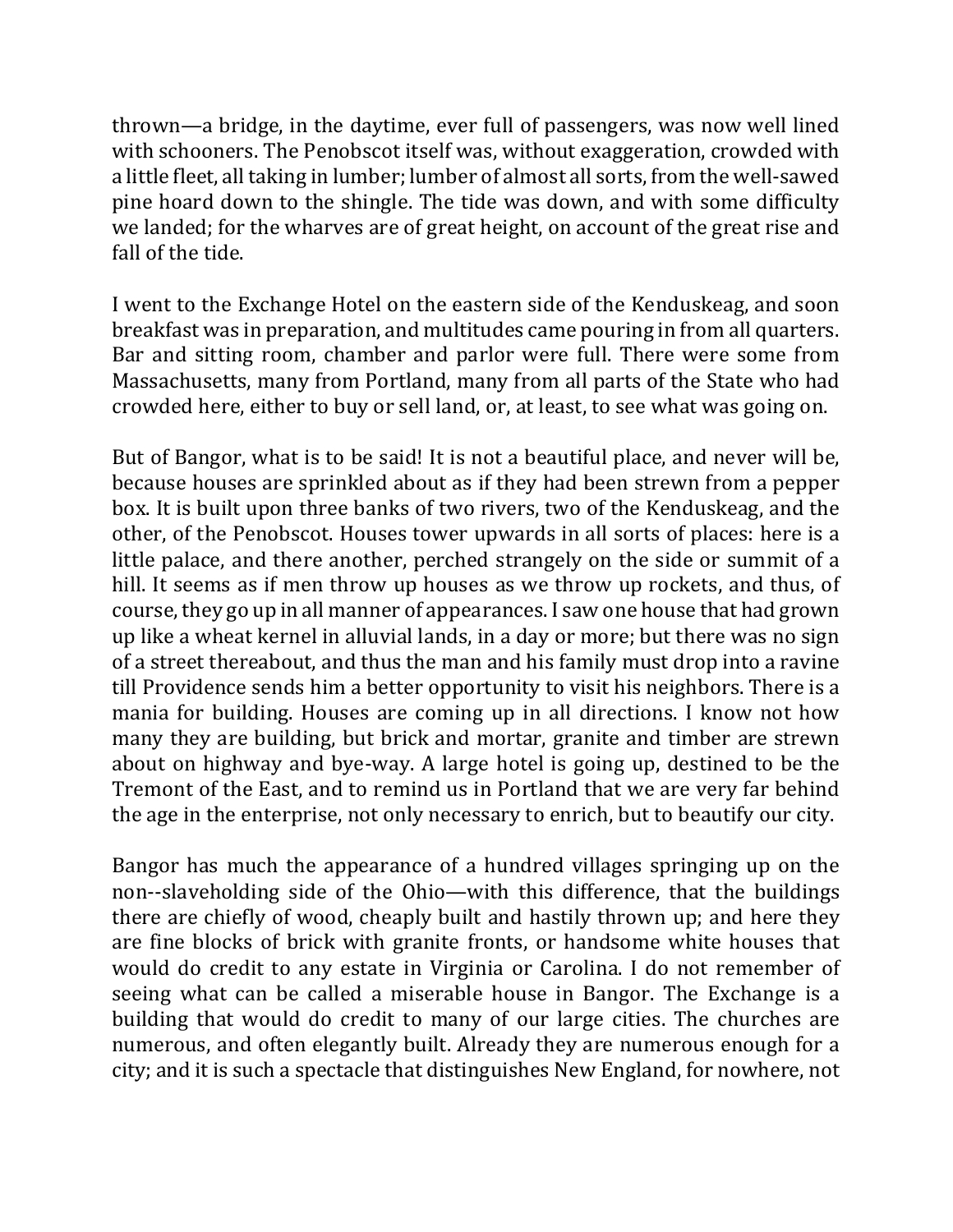even in the middle States, are such churches, and so numerous, to be seen, as any village in New England of any size can exhibit.

Rents and lands in Bangor, I should think, are higher than with us. There are not buildings enough to accommodate tenants, and hence a pressure, and of course a demand, and a high price. Business, if one can judge from appearances, is exceedingly brisk. The business streets are full of people. Market men from the country are thick. People move and trade upon the high-pressure principle, and hence all is lively, animating and exciting.

It is unsafe to look ahead and say what Bangor will be, unless one has travelled over the back country. They who have travelled there, represent it as a fine country, and as capable of sustaining a large population. If so, long after the lumber trade has ceased, which will not be for very many years, Bangor must increase, and then there are some of the finest water privileges in the world for factories or whatever else ingenuity may devise. Bangor, at the head of navigation, must command this backcountry trade and with but a tithe of the enterprise now existing among the young and middle-aged men there, it cannot be many years before Bangor will count its fifteen or twenty thousand inhabitants. 

Already a railroad to Orono, distance 12 miles, is seriously talked of. An omnibus, and two or three stages, run up and down once or twice a day, full of passengers. The income from them, added to the transportation of boards, which are injured in carrying them over the falls, must make the investment valuable. 

1 have said enough to let our friends of the South and West know that the East is not all a wilderness—and now, for tomorrow, I will go up to Orono and Old Town, where are the relics of the once brave and hardy Penobscots.

# VISIT TO THE PENOBSCOT

I went in company with a friend to the Indian Old Town, where are the remains of the Penobscots. Our way was over a good road, chiefly on the banks of the river. We passed Stillwater, as it is called, where there are many sawmills, many fine houses, and much business—a village that would be an ornament to a far older country. After crossing a bridge and riding some 4 or 5 miles, we came to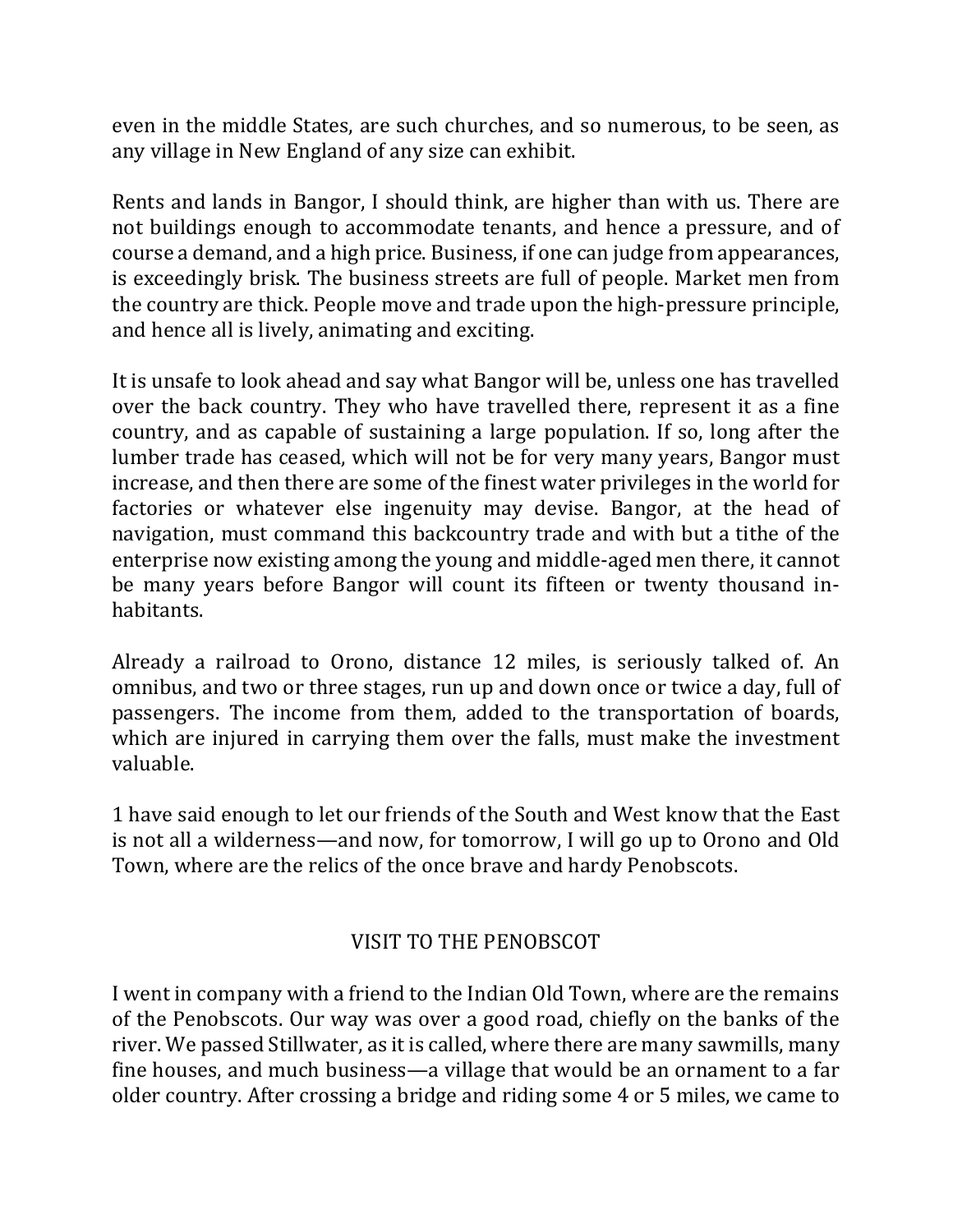Old Town. Here was a fine hotel, (Walburga's?)—also numerous saw-mills, myriads of logs—with signs of energy and life all around us.

An Indian, half drunk, resting on his knees, but skillfully paddling, carried us over the smooth water in his birch canoe, sitting flat on its bottom. Rows of slab houses met our eyes, not very inviting in their appearance, but yet tolerably comfortable. I went into one. It had no floor but the earth, which had been swept. A kind of bedstead, eight or ten inches high, all boards, was there. The skins of a deer and moose were upon it. A coffee pot was in the middle of the hut, under which were embers of wood, and over which was a hole to let out the smoke. There were, however, in the settlement, many better houses than this, frame houses painted white. The church, for there is one, is a neat building, and of imposing appearance.

Many of the Indians were away, encamping on the Penobscot near Bangor. Of those we saw, nearly all had white blood in their veins. Many of them were fine looking persons. Nearly all spoke broken English as well as Indian. They were comfortably clad, and live comfortable, at least, far more so than the Creeks and Choctaws, whom I have met. In truth, the blood of the Penobscots is so intermingled with that of the white that the race may be considered as nearly extinct. The boys have bows and arrows, but they are not the unerring arrows of the wild Indian. Some small attempt at agriculture is, I am told, undertaken. The women make baskets and things of that sort and beg without much hesitation—and then there is a state of barbarism but very little better, if so agreeable, as that of the real savage.

Two Indian boys, sober and well-clad, ferried us back to the mainland. By dark, we were going down the Penobscot, and late in the evening were at Bangor.

 $0 - 0 - 0$ 

The *Connecticut* proposed an excursion down the river ... and who would refuse an opportunity to sail about the Penobscot? A large company started in the afternoon, and I started with them. We went by Brewer, which is promising to be something of a place, and Hampden, the trade of which Bangor is engulfing, and Frankfort, from the river apparently a beautiful village, and Bucksport, not uninviting, wrapped up in fog as it was, and other villages. And the great distinction between our part of the country and the southern part is that there